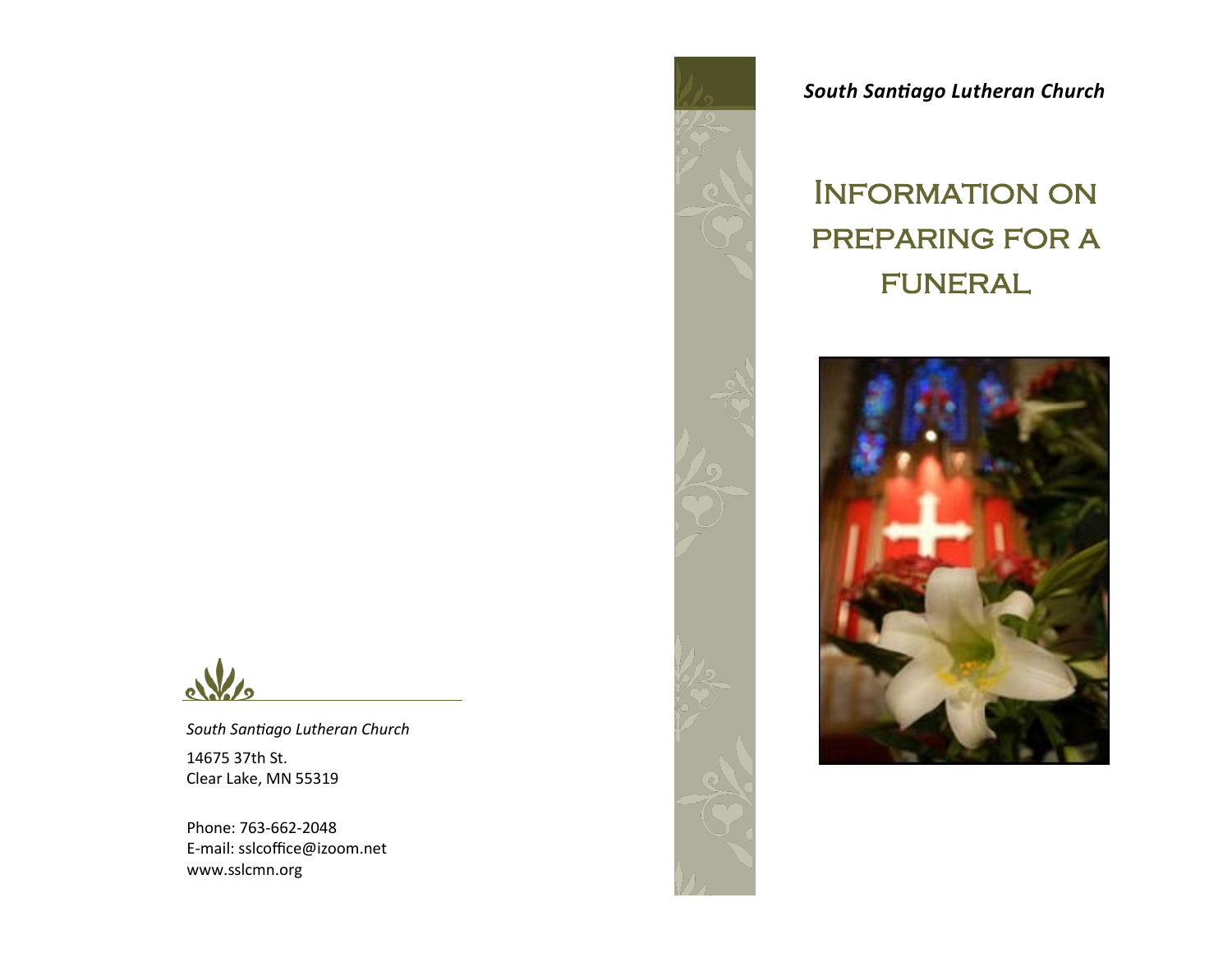

The resurrection is a central doctrine of the Christian faith and shapes Christians' attitudes and responses to the event of death. Death brings loss, sorrow, and grief to all. In the face of death, Christians do not bear bereavement in isolation but are sustained by the power of the Holy Spirit and the community of faith. The Church offers a ministry of love and hope to all who grieve.

The church facility should be considered for the funeral service whenever possible. The church is where life begins as the baptized people of God. The church is the sacred space where we are nourished with the Word of God and the Sacraments. The Order for the Burial of the Dead provide the faith community words of hope, comfort, and thanksgiving in the midst of sorrow and grief.

South Santiago Lutheran Church is available to assist with most funeral preparations. As followers of Jesus Christ, we believe our God-given mission *is* to reach people and connect with them through the love we believe God has showered upon not only *us*, but also upon the whole world. For this reason, during this difficult time for families and friends, we are here to help arrange for a meaningful and thoughtful service.

At the same time, our mission and ministry is not one of funeral arrangement, but of proclamation and embodiment of the Word of God. That mission is carried out mostly by loving and committed volunteers who are not funeral directors. We do what we are able to be accommodating, but we rely on and partner with the organization and expertise of the funeral home staff. Choosing to work without a funeral home will incur additional cost with the church.

1) Our sanctuary can accommodate approximately 300 people.

2) During regular business hours, please contact the church office at 763-662- 2048. If arrangements are necessary over the weekend, families and/or funeral homes may directly call the Pastor (651-341-3787).

3) We are available to assist in arranging for special music including an musician and a soloist, depending on their work schedules.

The SSLC musician will normally serve as the accompanist for the service. All music used in the service should be appropriate for a worship setting. Congregational hymns are encouraged and normally come from the LBW or WOV Hymnals to facilitate maximum participation from those attending the funeral. Hymns, solos, and other music should reflect the hope that is ours in

# Prayer of Comfort: \_\_\_\_\_\_\_\_\_\_\_\_\_\_\_\_\_\_\_\_\_\_\_\_\_\_\_\_\_\_\_\_\_\_\_\_\_\_\_\_\_\_\_\_\_\_\_\_\_\_\_ Poem: \_\_\_\_\_\_\_\_\_\_\_\_\_\_\_\_\_\_\_\_\_\_\_\_\_\_\_\_\_\_\_\_\_\_\_\_\_\_\_\_\_\_\_\_\_\_\_\_\_\_\_ Remarks: \_\_\_\_\_\_\_\_\_\_\_\_\_\_\_\_\_\_\_\_\_\_\_\_\_\_\_\_\_\_\_\_\_\_\_\_\_\_\_\_\_\_\_\_\_\_\_\_\_\_\_ Interment/Burial Place Name and Address: \_\_\_\_\_\_\_\_\_\_\_\_\_\_\_\_\_\_\_\_\_\_\_\_\_\_\_\_\_\_\_\_\_\_\_\_\_\_\_\_\_\_\_\_\_\_\_\_\_\_\_ \_\_\_\_\_\_\_\_\_\_\_\_\_\_\_\_\_\_\_\_\_\_\_\_\_\_\_\_\_\_\_\_\_\_\_\_\_\_\_\_\_\_\_\_\_\_\_\_\_\_\_ \_\_\_\_\_\_\_\_\_\_\_\_\_\_\_\_\_\_\_\_\_\_\_\_\_\_\_\_\_\_\_\_\_\_\_\_\_\_\_\_\_\_\_\_\_\_\_\_\_\_\_ \_\_\_\_\_\_\_\_\_\_\_\_\_\_\_\_\_\_\_\_\_\_\_\_\_\_\_\_\_\_\_\_\_\_\_\_\_\_\_\_\_\_\_\_\_\_\_\_\_\_\_ Obituary: \_\_\_\_\_\_\_\_\_\_\_\_\_\_\_\_\_\_\_\_\_\_\_\_\_\_\_\_\_\_\_\_\_\_\_\_\_\_\_\_\_\_\_\_\_\_\_\_\_\_\_ Funeral Home and Address: \_\_\_\_\_\_\_\_\_\_\_\_\_\_\_\_\_\_\_\_\_\_\_\_\_\_\_\_\_\_\_\_\_\_\_\_\_\_\_\_\_\_\_\_\_\_\_\_\_\_\_ \_\_\_\_\_\_\_\_\_\_\_\_\_\_\_\_\_\_\_\_\_\_\_\_\_\_\_\_\_\_\_\_\_\_\_\_\_\_\_\_\_\_\_\_\_\_\_\_\_\_\_ \_\_\_\_\_\_\_\_\_\_\_\_\_\_\_\_\_\_\_\_\_\_\_\_\_\_\_\_\_\_\_\_\_\_\_\_\_\_\_\_\_\_\_\_\_\_\_\_\_\_\_

\_\_\_\_\_\_\_\_\_\_\_\_\_\_\_\_\_\_\_\_\_\_\_\_\_\_\_\_\_\_\_\_\_\_\_\_\_\_\_\_\_\_\_\_\_\_\_\_\_\_\_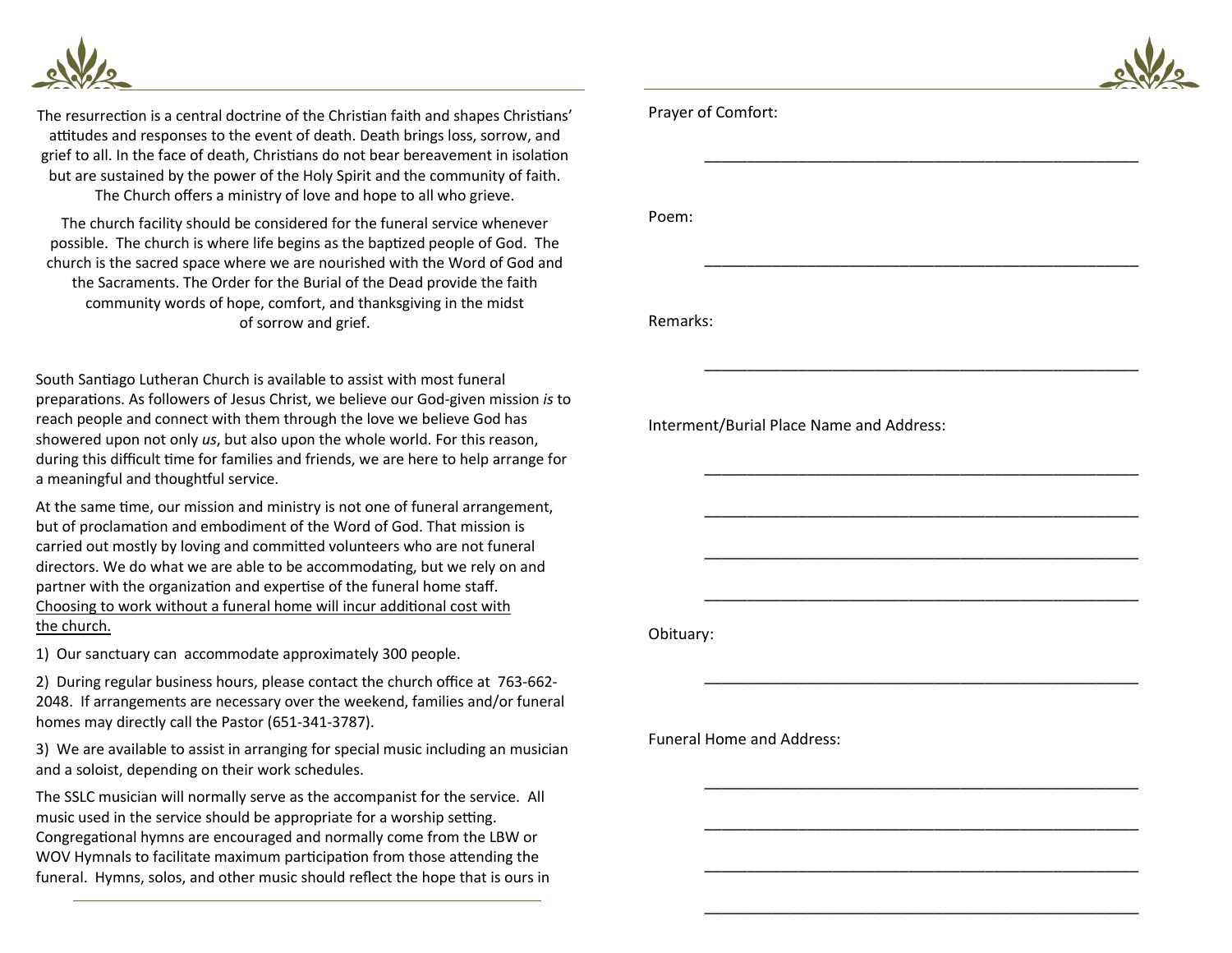



#### List Pallbearers:

| 1. |                                                             |  |
|----|-------------------------------------------------------------|--|
| 2. |                                                             |  |
| 3. |                                                             |  |
|    |                                                             |  |
| 4. |                                                             |  |
| 5. |                                                             |  |
| 6. |                                                             |  |
|    | Musical Tribute:                                            |  |
|    |                                                             |  |
|    |                                                             |  |
|    |                                                             |  |
|    |                                                             |  |
|    |                                                             |  |
|    |                                                             |  |
|    | <u> 1989 - Johann Stoff, amerikansk politiker (d. 1989)</u> |  |
|    |                                                             |  |
|    |                                                             |  |
|    |                                                             |  |
|    |                                                             |  |

the resurrection of Jesus. Familiar hymns are always appreciated because that allows the gathered congregation to sing with confidence.

4) The casket will be closed prior to the beginning of the funeral service and the casket will precede the family into the sanctuary for the funeral service. When the body has been cremated prior to the worship, the urn will be brought to the front of the church for the funeral service. It may be part of the procession or it may be placed in the front of the church prior to the service.

5) The Order for the Burial of the Dead will not be interrupted by the rites of secular organizations. Military honors are not considered part of Christian worship and are more appropriately carried out at the cemetery. If a veteran's funeral is held, the American flag will be removed prior to the casket's entrance into the sanctuary.

6) Funeral are not extended eulogies of the deceased but a vehicle of hope for the living. A family member may share their remembrances of the deceased, and those remembrances should be concise, written down, and seen as part of the worship. (The sharing of remembrances and stories can also be done in a very meaningful way at the visitation.)

7) It is very appropriate for family members and friends to be involved and assist in the funeral service as pallbearers, lectors, vocal or instrumental musicians.

8) SSLC as a congregation will serve cake and coffee following the funeral service. Additional food such as sandwiches can be catered in and served. The family will be responsible for any costs for food (except cake and coffee). If a meal is planned, the caterer will need to arrange for delivery of the meal as well as communicating delivery time and the number of expected people with the Funeral Coordinator.

9) The family may designate where memorial gifts will be given. Memorials are ways for the children of God to do those things Christ would want us to do.

More information is available by contacting our Funeral Coordinator in the church office.

**What is "membership" at SSLC?** For the purposes of "membership" on the next page, our Constitution defines "members" as those who *"...during the current or preceding calendar year, shall have communed in this congregation and shall have made a contribution of record to this congregation."*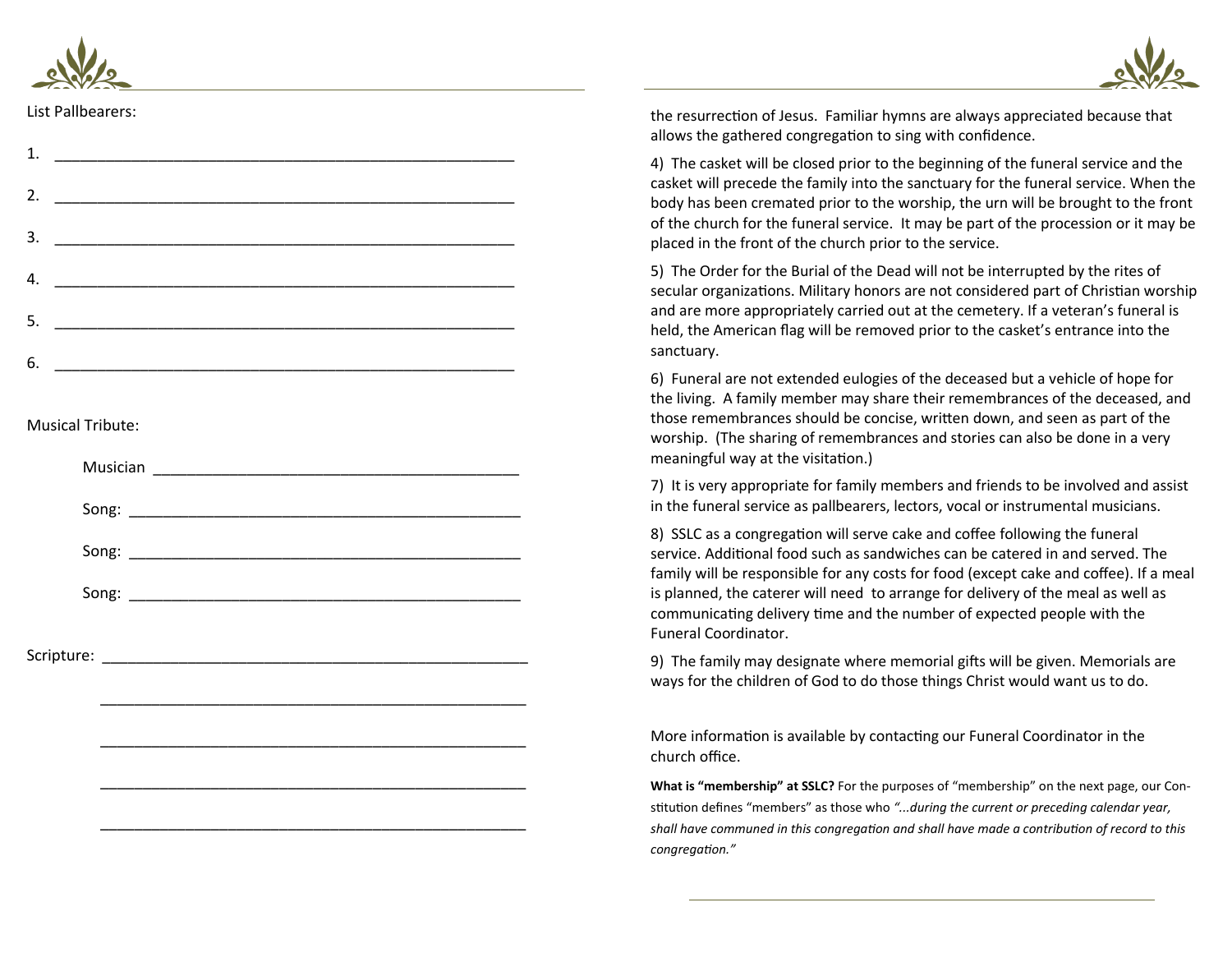

- There will be no charge to members for use of the sanctuary, narthex/fellowship hall or kitchen.
- The family will be responsible for purchasing any other food besides cake and coffee that is desired. We can provide assistance in planning amounts of food if necessary.
- All food must be at the church at least 2 hours prior to the service to allow time for necessary set up. A donation to the Women of South Santiago Lutheran Church would be accepted and appreciated for their time and help in serving.
- Pastoral service fees will be \$250.
- There will be a Custodial fee of \$150.
- The Musician's fee will be \$150.
- There will be a Mechanical Engineer fee of \$150.
- There will be a Funeral Coordinator fee of \$125.
- A \$150 damage deposit will be required, to be refunded if no damages occur.
- When working without a funeral home, an additional \$50 will be added both to the custodial and mechanical engineer fee.

### **Non Member Services**

- The fee for the use of the sanctuary will be \$100. There will also be a fee of \$140 for the use of the narthex/fellowship hall and kitchen.
- The family will be responsible for purchasing any other food besides cake and coffee that is desired. We can provide assistance in planning amounts of food if necessary.
- All food must be at the church at least 2 hours prior to the service to allow time for necessary set up. A donation to the Women of South Santiago Lutheran Church would be accepted and appreciated for their time and help in serving.
- Pastoral service fees will be \$250.
- There will be a Custodial fee of \$250.
- The Musician's fee will be \$200.
- There will be a Mechanical Engineer fee of \$200.
- There will be a Funeral Coordinator fee of \$125.
- A \$150 damage deposit will be required, to be refunded if no damages occur.
- When working without a funeral home, an additional \$50 will be added to the Custodial and Mechanical Engineer fees.

#### **Cemetery Plots**

• Plots are available, check with Cemetery Sexton Bill Rogers for the cost. Checks should be made out to the SSLC Cemetery Board. Bill's phone number is 320-743-3031 for more information.

been made known. But we know that when Christ appears, we shall be like him, for we shall see him as he is.

#### **Revelation 7:9-17**

After this I looked, and there before me was a great multitude that no one could count, from every nation, tribe, people and language, standing before the throne and before the Lamb. They were wearing white robes and were holding palm branches in their hands. And they cried out in a loud voice: "Salvation belongs to our God, who sits on the throne, and to the Lamb." All the angels were standing around the throne and around the elders and the four living creatures. They fell down on their faces before the throne and worshiped God, saying: "Amen! Praise and glory and wisdom and thanks and honor and power and strength be to our God for ever and ever. Amen!"

Then one of the elders asked me, "These in white robes—who are they, and where did they come from?" I answered, "Sir, you know." And he said, "These are they who have come out of the great tribulation; they have washed their robes and made them white in the blood of the Lamb. Therefore, "they are before the throne of God and serve him day and night in his temple; and he who sits on the throne will shelter them with his presence. 'Never again will they hunger; never again will they thirst. The sun will not beat down on them,' nor any scorching heat. For the Lamb at the center of the throne will be their shepherd; 'he will lead them to springs of living water.' 'And God will wipe away every tear from their eyes.'"

#### **Revelation 21:2-7**

I saw the Holy City, the new Jerusalem, coming down out of heaven from God, prepared as a bride beautifully dressed for her husband. (Continued on next pg.) And I heard a loud voice from the throne saying, "Look! God's dwelling place is now among the people, and he will dwell with them. They will be his people, and God himself will be with them and be their God. 'He will wipe every tear from their eyes. There will be no more death or mourning or crying or pain, for the old order of things has passed away." He who was seated on the throne said, "I am making everything new!" Then he said, "Write this down, for these words are trustworthy and true."

He said to me: "It is done. I am the Alpha and the Omega, the Beginning and the End. To the thirsty I will give water without cost from the spring of the water of life. Those who are victorious will inherit all this, and I will be their God and they will be my children.

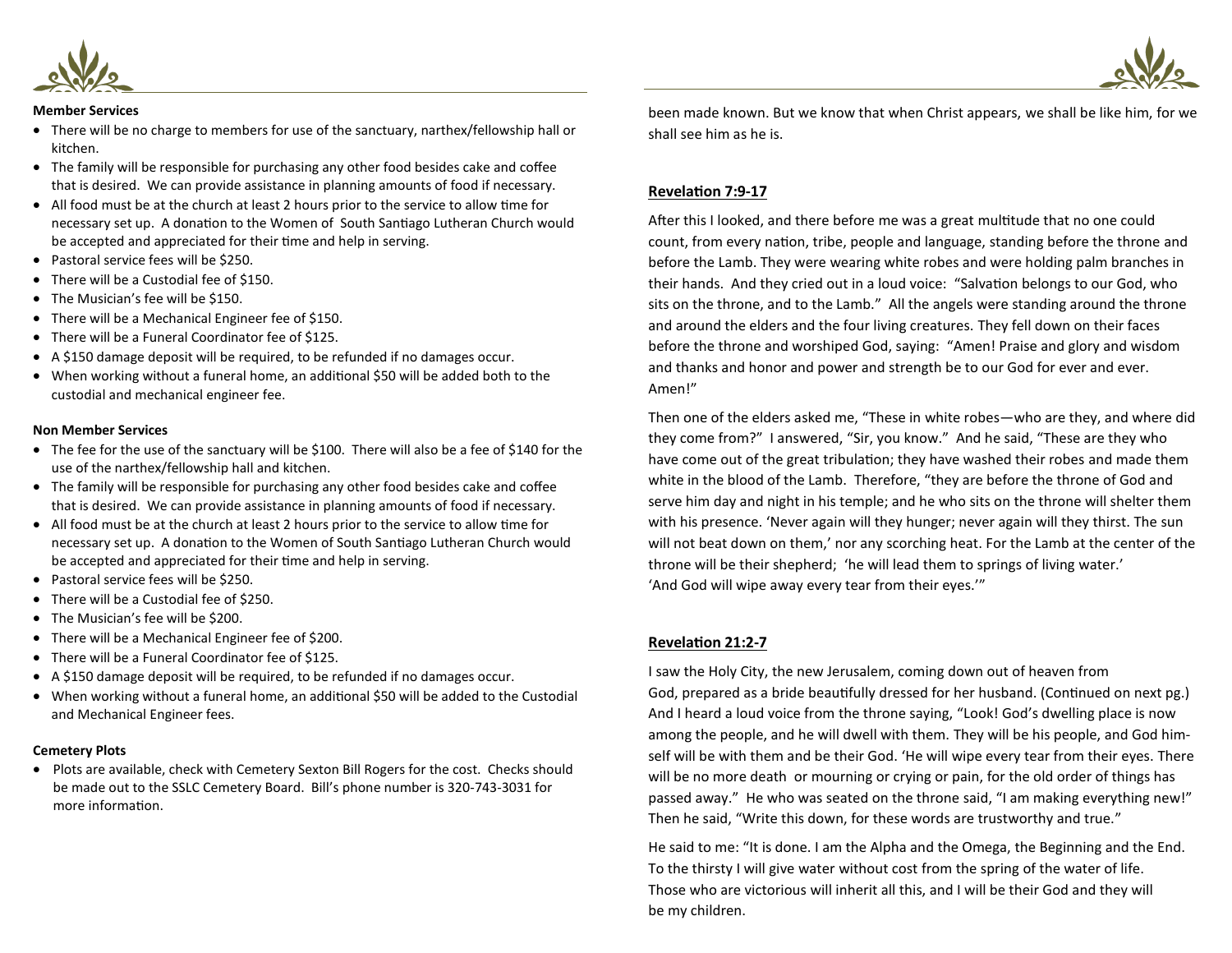



It is written: "I believed; therefore I have spoken." Since we have that same spirit of faith, we also believe and therefore speak, because we know that the one who raised the Lord Jesus from the dead will also raise us with Jesus and present us with you to himself. All this is for your benefit, so that the grace that is reaching more and more people may cause thanksgiving to overflow to the glory of God.

Therefore we do not lose heart. Though outwardly we are wasting away, yet inwardly we are being renewed day by day. For our light and momentary troubles are achieving for us an eternal glory that far outweighs them all.

So we fix our eyes not on what is seen, but on what is unseen, since what is seen is temporary, but what is unseen is eternal. For we know that if the earthly tent we live in is destroyed, we have a building from God, an eternal house in heaven, not built by human hands. Meanwhile we groan, longing to be clothed instead with our heavenly dwelling, because when we are clothed, we will not be found naked. For while we are in this tent, we groan and are burdened, because we do not wish to be unclothed but to be clothed instead with our heavenly dwelling, so that what is mortal may be swallowed up by life. Now the one who has fashioned us for this very purpose is God, who has given us the Spirit as a deposit, guaranteeing what is to come. Therefore we are always confident and know that as long as we are at home in the body we are away from the Lord. For we live by faith, not by sight.

# **1 Thessalonians 4:13-14**

Brothers and sisters, we do not want you to be uninformed about those who sleep in death, so that you do not grieve like the rest of mankind, who have no hope. For we believe that Jesus died and rose again, and so we believe that God will bring with Jesus those who have fallen asleep in him.

#### **1 Peter 5:6-7**

Humble yourselves, therefore, under God's mighty hand, that he may lift you up in due time. Cast all your anxiety on him because he cares for you.

# **1 John 3:1-2**

See what great love the Father has lavished on us, that we should be called children of God! And that is what we are! The reason the world does not know us is that it did not know him. Dear friends, now we are children of God, and what we will be has not yet

# **The church is not staffed or skilled in all facets of funeral arranging. In recognition of this, whenever a memorial service or a funeral with a cremation urn occurs without the services of a funeral home, it will be the responsibility of the family to:**

a. Contact SSLC to inform the Pastor or Church Secretary of the death and check the calendar of possibilities for the upcoming memorial/funeral service.

b. Meet with the Pastor to plan the funeral/memorial service using the format of the Order for the Burial of the Dead. That meeting will address details regarding: music, scripture lessons, family or friend involvement in the service, tributes, luncheon planning, burial plans and other related items.

c. It will be the family's responsibility to:

-arrange the floral tributes at the service; -write and submit obituary to newspaper(s), local radio stations; -assemble and arrange photo boards; -provide a guest register if desired; -arrange for family/friends to serve as ushers and greeters; -set up and remove all flowers before and after service (and visitation, if needed); -responsible for removing all items related to the service from church; -provide any memorial cards for those attending the funeral/memorial service; -reimburse SSLC for the costs associated with the funeral/memorial service lunch; -be responsible for all honorariums to be paid prior to the date of the service; -be responsible for all cemetery arrangements for the burial at the SSLC Cemetery by calling Bill Rogers, or cemetery of choice; -contact Veteran's Affairs/VFW/American Legion if appropriate.

SSLC will provide the following for the Funeral/Memorial Service:

Worship bulletin with the order of service and scripture readings.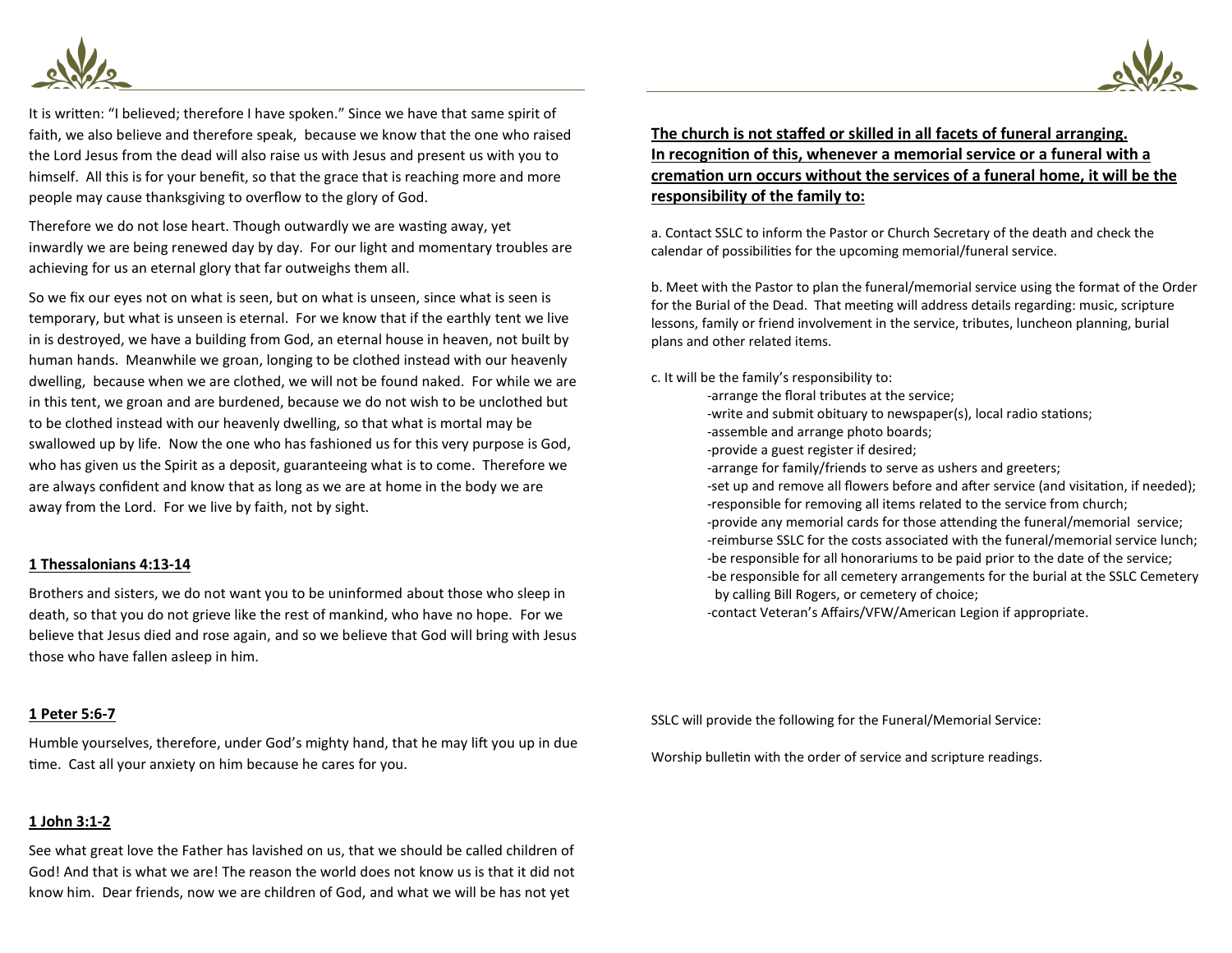

| $\bullet$ | Now All the Vault of Heaven Resounds      | LBW #143  |
|-----------|-------------------------------------------|-----------|
|           | Good Christian Friends, Rejoice and Sing! | LBW #144  |
| $\bullet$ | Thine is the Glory                        | LBW #145  |
| $\bullet$ | Hallelujah! Jesus Lives!                  | LBW #147  |
| $\bullet$ | Jesus Christ is Risen Today               | LBW #151  |
| $\bullet$ | Dearest Jesus, We Are Here                | LBW #187  |
| $\bullet$ | Dearest Jesus, At Your Word               | LBW # 248 |
| $\bullet$ | My Hope Is Built on Nothing Less          | LBW # 294 |
| $\bullet$ | Just As I Am, Without One Plea            | LBW #296  |
|           | O God, Our Help in Ages Past              | LBW #320  |
| $\bullet$ | Rock of Ages, Cleft for Me                | LBW #327  |
| $\bullet$ | Jerusalem, My Happy Home                  | LBW #331  |
|           | Lord, Take My Hand and Lead Me            | LBW #333  |
|           | Peace, To Soothe Our Bitter Woes          | LBW #338  |
|           | O, Lord, Now Let Your Servant             | LBW #339  |
| $\bullet$ | I Know of a Sleep in Jesus' Name          | LBW #342  |
|           | Guide Me Ever, Great Redeemer             | LBW #343  |
|           | When Peace, Like a River                  | LBW #346  |
| $\bullet$ | Oh, Happy Day When We Shall Stand         | LBW #351  |
| ٠         | I Know That My Redeemer Lives             | LBW #352  |
|           | What Wondrous Love Is This                | LBW #385  |
| $\bullet$ | What a Friend We Have in Jesus            | LBW #439  |
| $\bullet$ | Amazing Grace, How Sweet the Sound        | LBW #448  |
| $\bullet$ | The Lord's My Shepherd, I'll Not Want     | LBW #451  |
| $\bullet$ | The King of Love My Shepherd Is           | LBW #456  |
| ٠         | You Are the Way                           | LBW #464  |
| $\bullet$ | Children of the Heavenly Father           | LBW #474  |
| $\bullet$ | My Faith Looks Up to Thee                 | LBW #479  |
| $\bullet$ | Breathe on Me, Breath of God              | LBW #488  |
| $\bullet$ | He Leadeth Me: O Blessed Thought!         | LBW #501  |
| $\bullet$ | <b>Beautiful Savior</b>                   | LBW #518  |
|           | <b>How Great Thou Art</b>                 | LBW #532  |
|           | This is My Father's World                 | LBW #554  |
|           |                                           |           |

# **Romans 14:7 - 9**

For none of us lives for ourselves alone, and none of us dies for ourselves alone. If we live, we live for the Lord; and if we die, we die for the Lord. So, whether we live or die, we belong to the Lord. For this very reason, Christ died and returned to life so that he might be the Lord of both the dead and the living.

# **1 Corinthians 15:50 -57**

I declare to you, brothers and sisters, that flesh and blood cannot inherit the kingdom of God, nor does the perishable inherit the imperishable. Listen, I tell you a mystery: We will not all sleep, but we will all be changed — in a flash, in the twinkling of an eye, at the last trumpet. For the trumpet will sound, the dead will be raised imperishable, and we will be changed. For the perishable must clothe itself with the imperishable, and the mortal with immortality. When the perishable has been clothed with the imperishable, and the mortal with immortality, then the saying that is written will come true: "Death has been swallowed up in victory." "Where, O death, is your victory? Where, O death, is your sting?" The sting of death is sin, and the power of sin is the law. But thanks be to God! He gives us the victory through our Lord Jesus Christ.

# **2 Corinthians 1:3 - 5**

Praise be to the God and Father of our Lord Jesus Christ, the Father of compassion and the God of all comfort, who comforts us in all our troubles, so that we can comfort those in any trouble with the comfort we ourselves receive from God. For just as we share abundantly in the sufferings of Christ, so also our comfort abounds through Christ.

# **2 Corinthians 4:7 —5:7 any variety of selections**

But we have this treasure in jars of clay to show that this all -surpassing power is from God and not from us. We are hard pressed on every side, but not crushed; perplexed, but not in despair; persecuted, but not abandoned; struck down, but not destroyed. We always carry around in our body the death of Jesus, so that the life of Jesus may also be revealed in our body. For we who are alive are always being given over to death for Jesus' sake, so that his life may also be revealed in our mortal body. So then, death is at work in us, but life is at work in you.

(Continued on next page)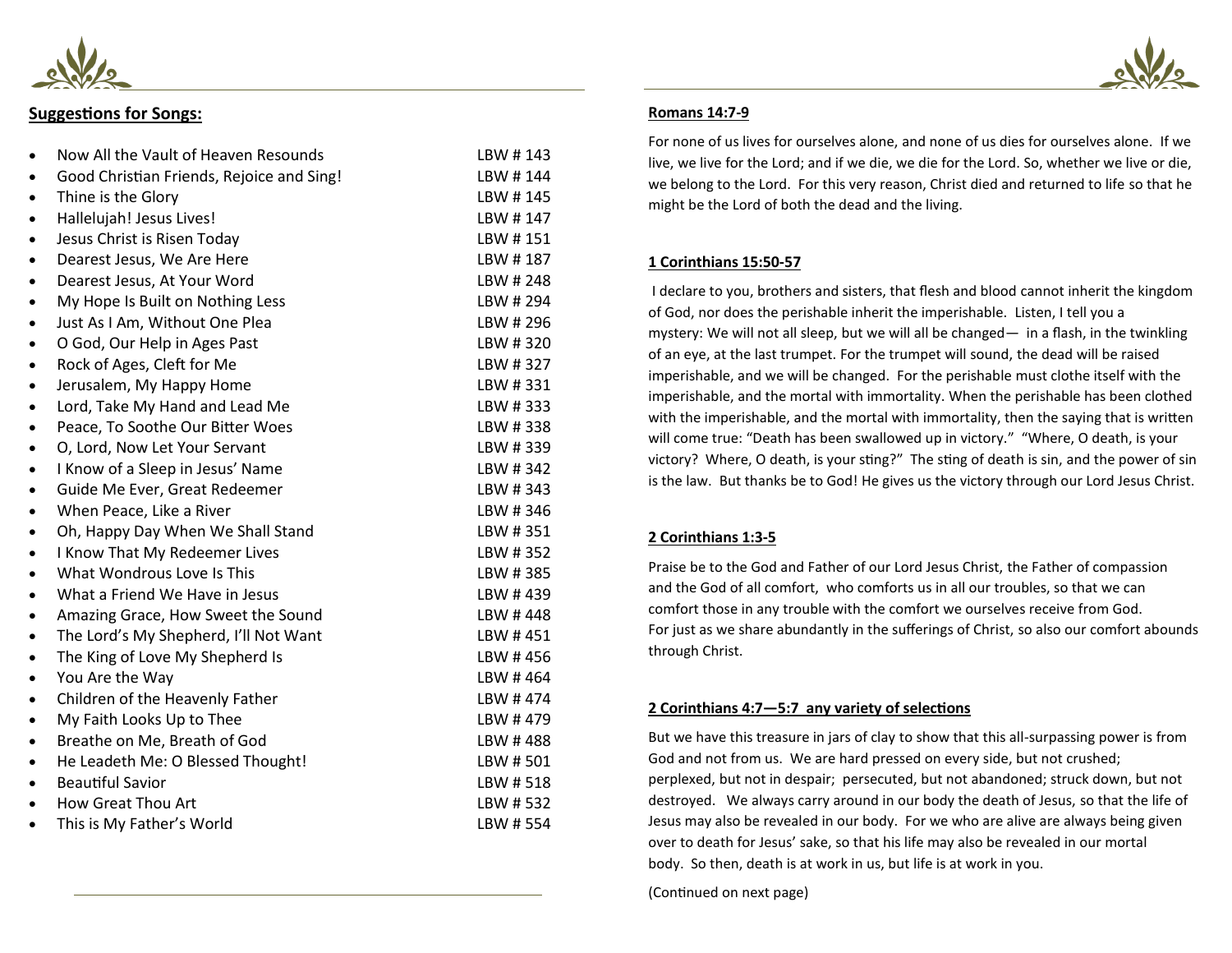

# **John 11:21-27**

Lord," Martha said to Jesus, "if you had been here, my brother would not have died. But I know that even now God will give you whatever you ask." Jesus said to her, "Your brother will rise again." Martha answered, "I know he will rise again in the resurrection at the last day." Jesus said to her, "I am the resurrection and the life. The one who believes in me will live, even though they die; and whoever lives by believing in me will never die. Do you believe this?" "Yes, Lord," she replied, "I believe that you are the Messiah, the Son of God, who is to come into the world."

# **John 14:1-6**

Do not let your hearts be troubled. You believe in God; believe also in me. My Father's house has many rooms; if that were not so, would I have told you that I am going there to prepare a place for you? And if I go and prepare a place for you, I will come back and take you to be with me that you also may be where I am. You know the way to the place where I am going." Thomas said to him, "Lord, we don't know where you are going, so how can we know the way?" Jesus answered, "I am the way and the truth and the life. No one comes to the Father except through me.

# **John 14:27**

Peace I leave with you; my peace I give you. I do not give to you as the world gives. Do not let your hearts be troubled and do not be afraid.

# **Romans 8:35-39**

Who shall separate us from the love of Christ? Shall trouble or hardship or persecution or famine or nakedness or danger or sword? As it is written: "For your sake we face death all day long; we are considered as sheep to be slaughtered." No, in all these things we are more than conquerors through him who loved us. For I am convinced that neither death nor life, neither angels nor demons, neither the present nor the future, nor any powers, neither height nor depth, nor anything else in all creation, will be able to separate us from the love of God that is in Christ Jesus our Lord.



| $\bullet$<br>$\bullet$<br>$\bullet$<br>$\bullet$<br>$\bullet$<br>$\bullet$<br>$\bullet$<br>$\bullet$<br>٠<br>$\bullet$<br>$\bullet$<br>$\bullet$<br>$\bullet$<br>$\bullet$ | Alleluia! Jesus is Risen<br>We Walk by Faith and not by Sight<br>Shall We Gather at the River<br><b>Baptized in Water</b><br>We Were Baptized in Christ Jesus<br>Precious Lord, Take My Hand<br>Softly and Tenderly, Jesus is Calling<br>Thy Holy Wings<br>Day by Day<br>I Was There to Hear Your Borning Cry<br>Eagle's Wings<br>My Life Flows On in Endless Song<br>Jesus Loves Me<br><b>Old Rugged Cross</b> | <b>WOV #674</b><br>WOV # 675<br>WOV#690<br>WOV #693<br>WOV #698<br>WOV #731<br>WOV #734<br>WOV #741<br>WOV #746<br>WOV #770<br>WOV #779<br>WOV #781<br>ELW # 595<br>Other |
|----------------------------------------------------------------------------------------------------------------------------------------------------------------------------|-----------------------------------------------------------------------------------------------------------------------------------------------------------------------------------------------------------------------------------------------------------------------------------------------------------------------------------------------------------------------------------------------------------------|---------------------------------------------------------------------------------------------------------------------------------------------------------------------------|
| $\bullet$                                                                                                                                                                  | In the Garden                                                                                                                                                                                                                                                                                                                                                                                                   | Other                                                                                                                                                                     |
| F<br>U<br>N<br>E<br>R                                                                                                                                                      | <b>Becker</b><br><b>Williams Dingmann</b><br>763-262-1454                                                                                                                                                                                                                                                                                                                                                       | <b>Big Lake-Monticello</b><br>Peterson Grimsmo<br>763-295-2918<br>peterson-grimsmochapel.com                                                                              |
| A<br>L<br>н                                                                                                                                                                | Princeton<br><b>Williams Dingmann</b><br>763-389-1311                                                                                                                                                                                                                                                                                                                                                           | Foley<br><b>Foley Funeral Home</b><br>320-968-7111<br>foleyfuneralhome.net                                                                                                |
| O                                                                                                                                                                          |                                                                                                                                                                                                                                                                                                                                                                                                                 |                                                                                                                                                                           |

**Sauk Rapids St. Cloud** Williams Dingmann Williams Dingmann **M E S**

320-251-1454 320-252-2522 williamsdingmann.com

# **Contacts for floral arrangements in the area:**

|  | <b>Foley Floral</b>                 | 320-968-7711 |              | foleyfloral.com             |
|--|-------------------------------------|--------------|--------------|-----------------------------|
|  | Coborns in Sauk Rapids 320-252-0910 |              |              | coborns.com/floral          |
|  | Princeton Floral 763-389-3433       |              |              | princetonfloralandgifts.com |
|  | <b>Big Lake Floral</b>              |              | 763-263-3366 | biglakefloral.com           |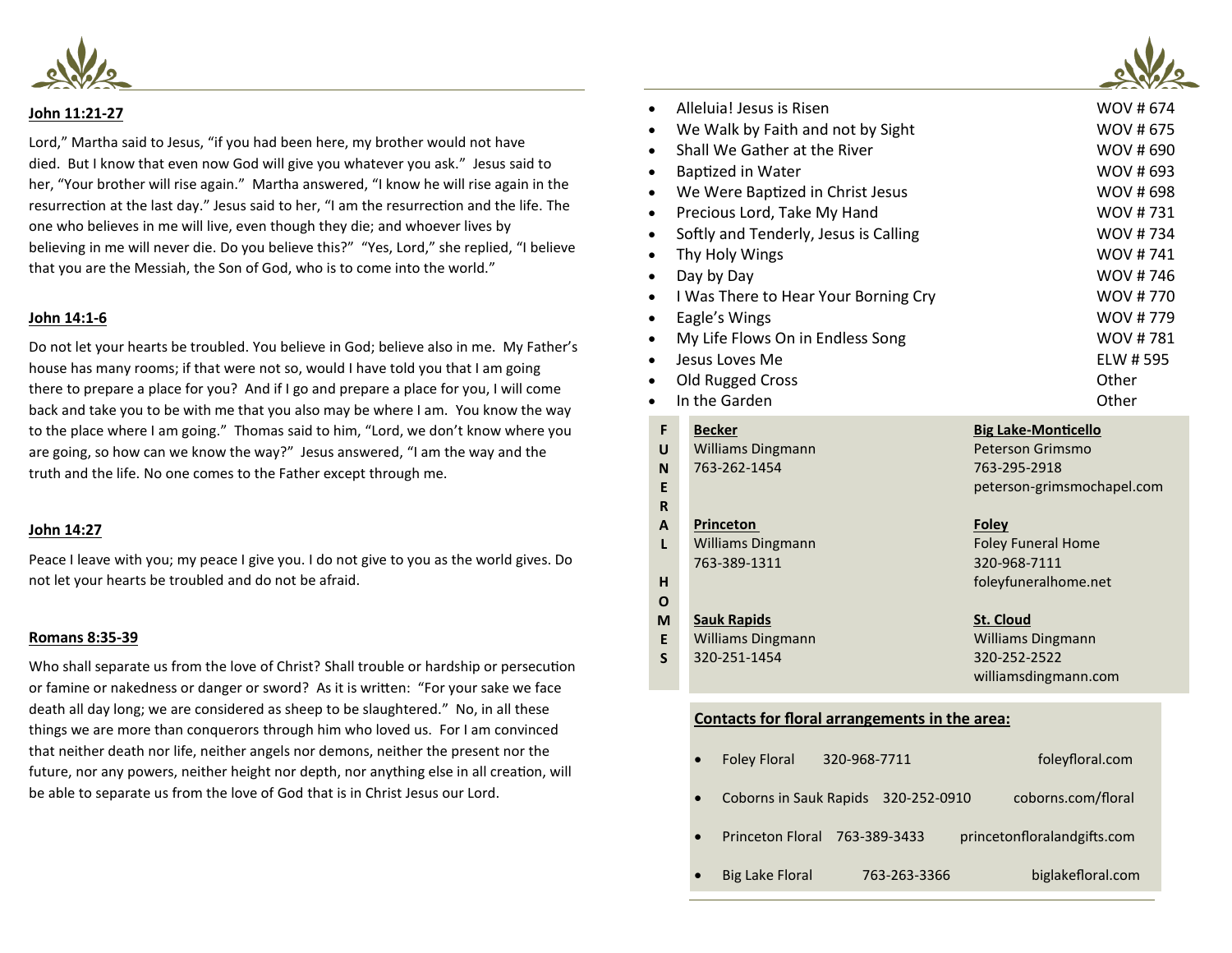# **Scripture Reading ideas:**

# **Job 14:1-15**

Mortals, born of woman, are of few days and full of trouble. They spring up like flowers and wither away; like fleeting shadows, they do not endure. Do you fix your eye on them? Will you bring them before you for judgment? Who can bring what is pure from the impure? No one! A person's days are determined; you have decreed the number of his months and have set limits he cannot exceed. So look away from him and let him alone, till he has put in his time like a hired laborer. At least there is hope for a tree: If it is cut down, it will sprout again, and its new shoots will not fail. Its roots may grow old in the ground and its stump die in the soil, yet at the scent of water it will bud and put forth shoots like a plant. But a man dies and is laid low; he breathes his last and is no more. As the water of a lake dries up or a riverbed becomes parched and dry, so he lies down and does not rise; till the heavens are no more, people will not awake or be roused from their sleep. If only you would hide me in the grave and conceal me till your anger has passed! If only you would set me a time and then remember me! If someone dies, will they live again? All the days of my hard service I will wait for my renewal to come. You will call and I will answer you; you will long for the creature your hands have made.

#### **Job 19:25-27**

I know that my redeemer lives, and that in the end he will stand on the earth. And after my skin has been destroyed, yet in my flesh I will see God; I myself will see him with my own eyes—I, and not another. How my heart yearns within me!

#### **Isaiah 25:6-9**

On this mountain the Lord Almighty will prepare a feast of rich food for all peoples, a banquet of aged wine—the best of meats and the finest of wines. On this mountain he will destroy the shroud that enfolds all peoples, the sheet that covers all nations; he will swallow up death forever. The Sovereign Lord will wipe away the tears from all faces; he will remove his people's disgrace from all the earth. The Lord has spoken. In that day they will say, "Surely this is our God; we trusted in him, and he saved us. This is the Lord, we trusted in him; let us rejoice and be glad in his salvation."



How precious to me are your thoughts, God! How vast is the sum of them! Were I to count them, they would outnumber the grains of sand—when I awake, I am still with you.

#### **Matthew 5:1-4**

Now when Jesus saw the crowds, he went up on a mountainside and sat down. His disciples came to him, and he began to teach them. He said: "Blessed are the poor in spirit, for theirs is the kingdom of heaven. Blessed are those who mourn, for they will be comforted."

### **John 5:24-27**

Very truly I tell you, whoever hears my word and believes him who sent me has eternal life and will not be judged but has crossed over from death to life. Very truly I tell you, a time is coming and has now come when the dead will hear the voice of the Son of God and those who hear will live. For as the Father has life in himself, so he has granted the Son also to have life in himself. And he has given him authority to judge because he is the Son of Man.

#### **John 6:37-40**

All those the Father gives me will come to me, and whoever comes to me I will never drive away. For I have come down from heaven not to do my will but to do the will of him who sent me. And this is the will of him who sent me, that I shall lose none of all those he has given me, but raise them up at the last day. For my Father's will is that everyone who looks to the Son and believes in him shall have eternal life, and I will raise them up at the last day.

# **John 10:11-16**

I am the good shepherd. The good shepherd lays down his life for the sheep. The hired hand is not the shepherd and does not own the sheep. So when he sees the wolf coming, he abandons the sheep and runs away. Then the wolf attacks the flock and scatters it. The man runs away because he is a hired hand and cares nothing for the sheep. I am the good shepherd; I know my sheep and my sheep know me—just as the Father knows me and I know the Father—and I lay down my life for the sheep. I have other sheep that are not of this sheep pen. I must bring them also. They too will listen to my voice, and there shall be one flock and one shepherd.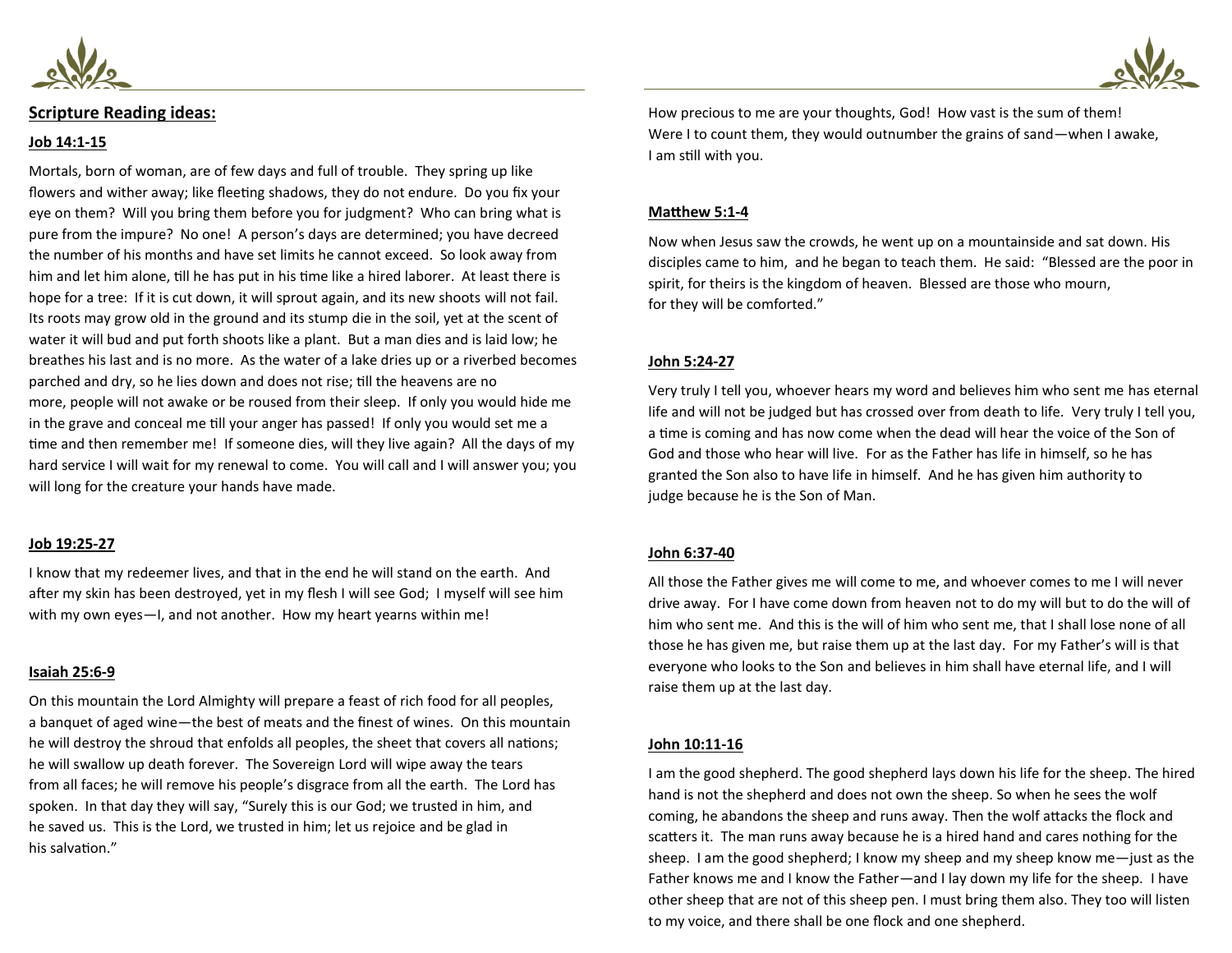

# **Psalm 121**

I lift up my eyes to the mountains—where does my help come from? My help comes from the Lord, the Maker of heaven and earth. He will not let your foot slip—he who watches over you will not slumber; indeed, he who watches over Israel will neither slumber nor sleep. The Lord watches over you—the Lord is your shade at your right hand; the sun will not harm you by day, nor the moon by night. The Lord will keep you from all harm—he will watch over your life; the Lord will watch over your coming and going both now and forevermore.

# **Psalm 124**

If the Lord had not been on our side—let Israel say—if the Lord had not been on our side when people attacked us, they would have swallowed us alive when their anger flared against us; the flood would have engulfed us, the torrent would have swept over us, the raging waters would have swept us away. Praise be to the Lord, who has not let us be torn by their teeth. We have escaped like a bird from the fowler's snare; the snare has been broken, and we have escaped. Our help is in the name of the Lord, the Maker of heaven and earth.

# **Psalm 139:1-18**

You have searched me, Lord, and you know me. You know when I sit and when I rise; you perceive my thoughts from afar. You discern my going out and my lying down; you are familiar with all my ways. Before a word is on my tongue you, Lord, know it completely. You hem me in behind and before, and you lay your hand upon me. Such knowledge is too wonderful for me, too lofty for me to attain. Where can I go from your Spirit? Where can I flee from your presence? If I go up to the heavens, you are there; if I make my bed in the depths, you are there. If I rise on the wings of the dawn, if I settle on the far side of the sea, even there your hand will guide me, your right hand will hold me fast. If I say, "Surely the darkness will hide me and the light become night around me," even the darkness will not be dark to you; the night will shine like the day, for darkness is as light to you. For you created my inmost being; you knit me together in my mother's womb. I praise you because I am fearfully and wonderfully made; your works are wonderful, I know that full well. My frame was not hidden from you when I was made in the secret place, when I was woven together in the depths of the earth. Your eyes saw my unformed body; all the days ordained for me were written in your book before one of them came to be.

# **Isaiah 40:1-8**

Comfort, comfort my people, says your God. Speak tenderly to Jerusalem, and proclaim to her that her hard service has been completed, that her sin has been paid for, that she has received from the Lord's hand double for all her sins. A voice of one calling: "In the wilderness prepare the way for the Lord; make straight in the desert a highway for our God. Every valley shall be raised up, every mountain and hill made low; the rough ground shall become level, the rugged places a plain. And the glory of the Lord will be revealed, and all people will see it together. For the mouth of the Lord has spoken." A voice says, "Cry out." And I said, "What shall I cry?" "All people are like grass, and all their faithfulness is like the flowers of the field. The grass withers and the flowers fall, because the breath of the Lord blows on them. Surely the people are grass. The grass withers and the flowers fall, but the word of our God endures forever."

# **Isaiah 41:10, 13**

So do not fear, for I am with you; do not be dismayed, for I am your God. I will strengthen you and help you; I will uphold you with my righteous right hand. For I am the Lord your God who takes hold of your right hand and says to you, Do not fear; I will help you.

# **Isaiah 43:1-3a**

But now, this is what the Lord says—he who created you, Jacob, he who formed you, Israel: "Do not fear, for I have redeemed you; I have summoned you by name; you are mine. When you pass through the waters, I will be with you; and when you pass through the rivers, they will not sweep over you. When you walk through the fire, you will not be burned; the flames will not set you ablaze. For I am the Lord your God, the Holy One of Israel, your Savior; I give Egypt for your ransom, Cush and Seba in your stead.

# **Isaiah 61:1-3**

The Spirit of the Sovereign Lord is on me, because the Lord has anointed me to proclaim good news to the poor. He has sent me to bind up the brokenhearted, to proclaim freedom for the captives and release from darkness for the prisoners, (Continued on next page)

(Continued on next page)